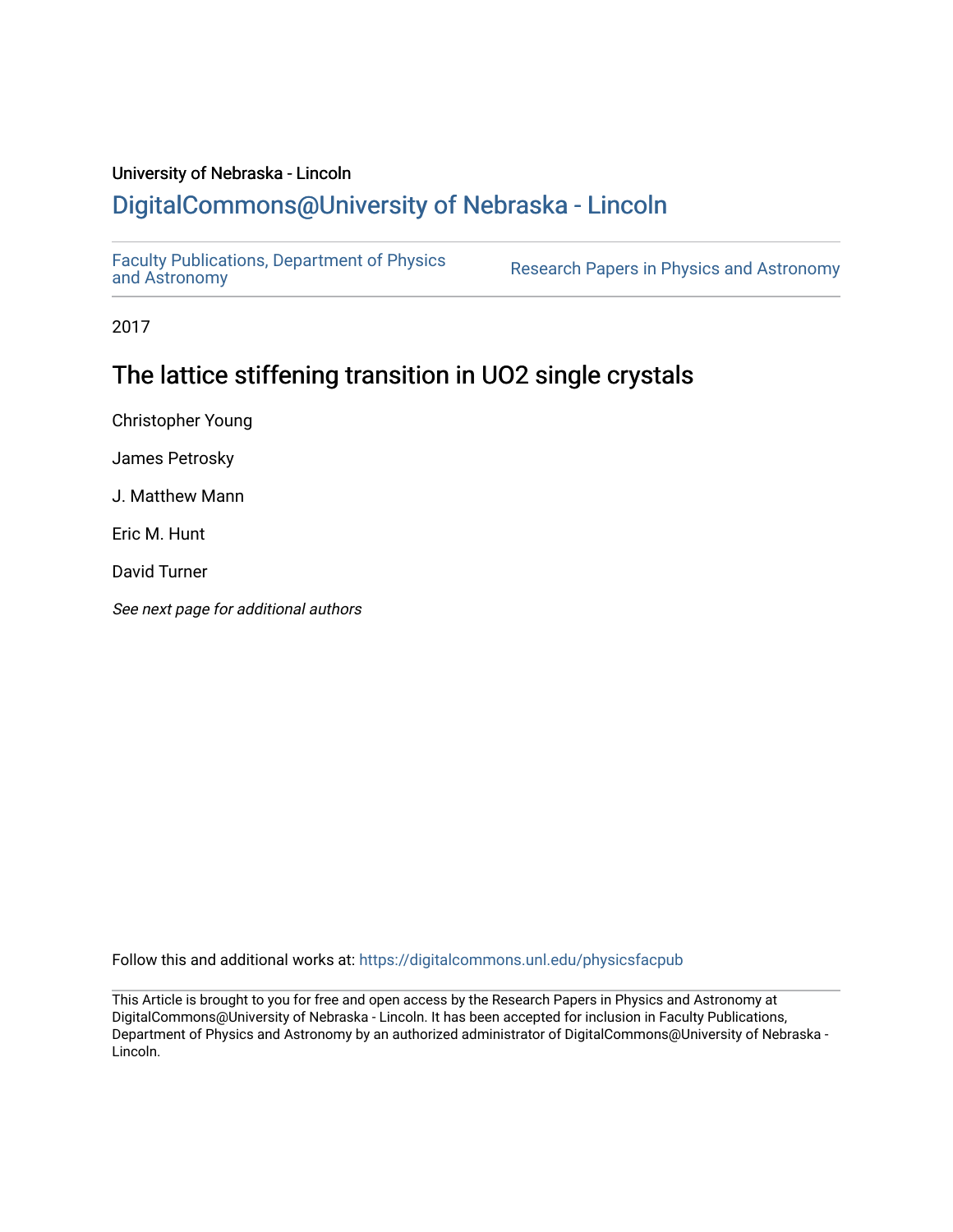### Authors

Christopher Young, James Petrosky, J. Matthew Mann, Eric M. Hunt, David Turner, and Peter A. Dowben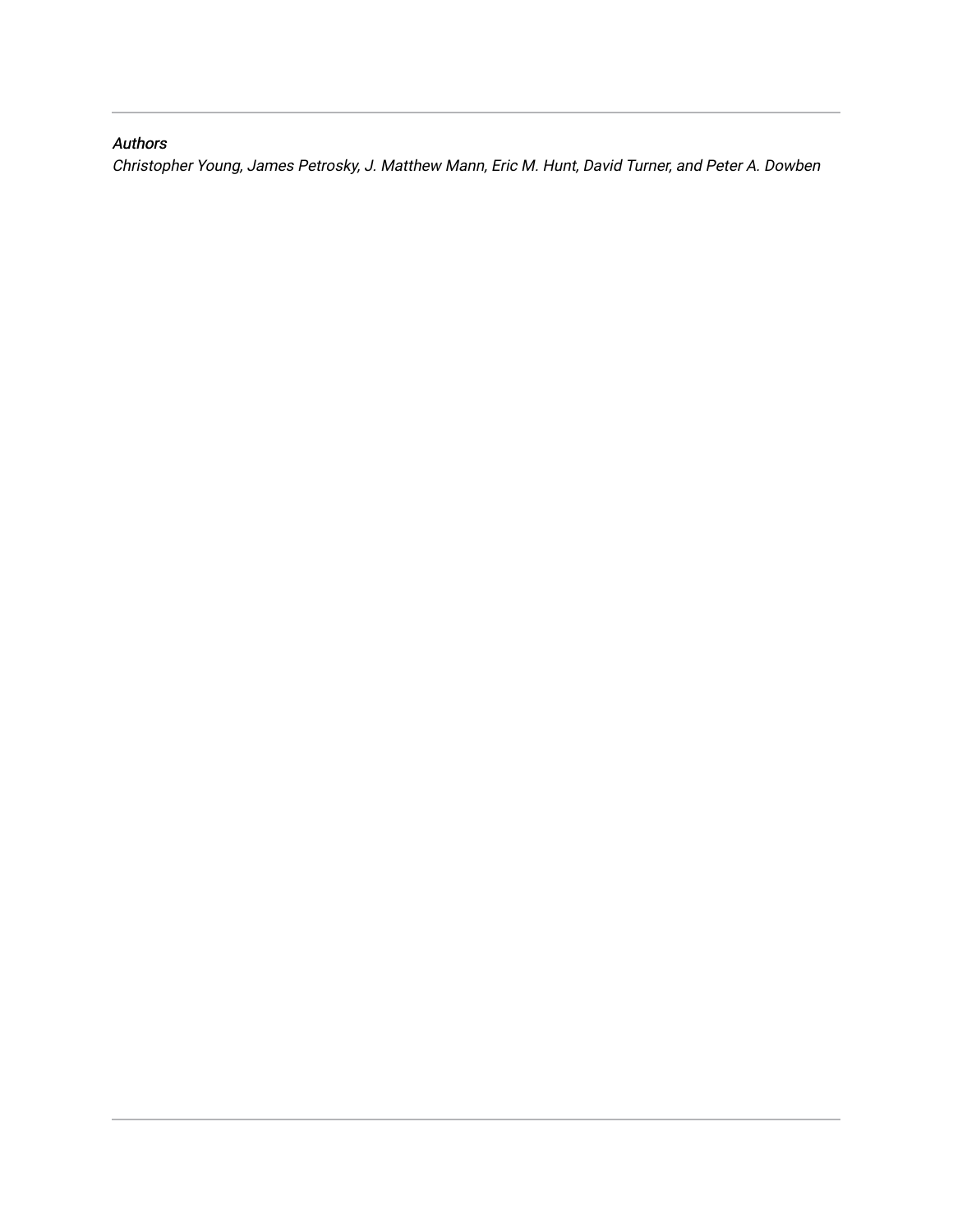J. Phys.: Condens. Matter **29** (2017) 035005 [\(5](#page-6-0)pp) [doi:10.1088/1361-648X/29/3/035005](http://dx.doi.org/10.1088/1361-648X/29/3/035005)

# The lattice stiffening transition in UO<sub>2</sub> single **crystals**

#### **Christopher Young**[1](#page-2-0)**, James Petrosky**[1](#page-2-0)**, J Matthew Mann**[2](#page-2-1)**, Eric M Hunt**[2](#page-2-1)**, David Turner**[2](#page-2-1)**,**[3](#page-2-2) **and Peter A Dowben**[4](#page-2-3)

<span id="page-2-0"></span><sup>1</sup> Department of Engineering Physics, Air Force Institute of Technology, 2950 Hobson Way,

Wright-Patterson Air Force Base, OH 45433-7765, USA

<span id="page-2-1"></span><sup>2</sup> Air Force Research Laboratory, Wright-Patterson Air Force Base, OH 45433-7765, USA

<span id="page-2-2"></span><sup>3</sup> Oak Ridge Institute for Science and Education, Oak Ridge, TN, USA

<span id="page-2-3"></span><sup>4</sup> Department of Physics and Astronomy, Theodore Jorgensen Hall, 855 North 16th Street, University of Nebraska-Lincoln, Lincoln, NE 68588-0299, USA

E-mail: [james.petrosky@afit.edu](mailto:james.petrosky@afit.edu)

Received 24 August 2016, revised 22 October 2016 Accepted for publication 26 October 2016 Published 21 November 2016



#### **Abstract**

The effective Debye temperatures ( $\Theta_{\text{DE}}$ ) of the surface region of UO<sub>2</sub> single crystals, prepared by the hydrothermal synthesis technique, were obtained from temperature-dependent x-ray photoemission in the temperature range of 300 K–623K. A lattice stiffening transition, characterized by different regions of different effective Debye temperature,  $500 \pm 59$  K below 475 K and  $165 \pm 21$  K above 475 K is identified. A comparison of the temperature dependence of the effective  $UO<sub>2</sub>$  Debye temperature, with the changes in the lattice expansion coefficient for UO<sub>2</sub>, support strong lattice-phonon interaction arising from the Jahn–Teller distortion.

Keywords: UO<sub>2</sub>, XPS, Jahn–Teller distortions, Debye temperature

S Online supplementary data available from [stacks.iop.org/JPhysCM/29/035005/mmedia](http://stacks.iop.org/JPhysCM/29/035005/mmedia)

(Some figures may appear in colour only in the online journal)

#### **1. Introduction**

Uranium oxide is commonly used in the nuclear industry and thus its mechanical properties are of great interest. While recent ultrafast hopping dynamics studies of  $UO<sub>2</sub>$ by femtosecond pump–probe spectroscopy [[1](#page-5-0)] suggest no Jahn–Teller distortions in this system, the Jahn–Teller distorted structure, with an oxygen displacement along the  $\langle 111 \rangle$  direction is considered more stable [\[2](#page-5-1)]. Distortions and volume changes, however, are also associated with the creation of point defects on which there has been considerable effort in the case of  $UO<sub>2</sub>$  [\[2](#page-5-1)–[14\]](#page-5-2). While defect creation is expected to occur at high(er) temperatures, especially above 1000–2000 K, the simplified phase diagram of the UO<sub>x</sub> system [\[15,](#page-5-3) [16\]](#page-5-4) suggests a UO<sub>2+*x*</sub> to UO<sub>2+*x*</sub> and U<sub>4</sub>O<sub>9−*y*</sub> transition between 473 K and 670 K. Such a structural phase transition would alter the density of lattice imperfection and a change in defect density would enhance Jahn–Teller distortions significantly [\[2](#page-5-1)]. Yet, nonlinearities are seen in

the thermal expansion coefficient in the region of 500 K [\[17\]](#page-5-5). This variation in the thermal expansion coefficient is either related to defect creation or anharmonic distortions as would occur with enhanced Jahn–Teller distortions [\[18](#page-5-6)–[21\]](#page-5-7) and would be associated with a pronounced change in the Debye–Waller factors.

The effective Debye temperature is, in some sense, an indication of the lattice stiffness, with organic 'soft' materials systems exhibiting Debye temperatures in the region of 50K [\[22](#page-5-8)], while a Debye temperature of several hundred K is more typical of a transition metal surface [\[23](#page-5-9)]. Thus dramatic changes in the Debye temperature are a typical signature of a change in lattice 'stiffness' and a lattice stiffness transition. Assessment of the Debye Waller factors, as a function of temperature, then may provide insight as to whether there is [[2,](#page-5-1) [19](#page-5-10), [20](#page-5-11)] or is not [[1\]](#page-5-0) a significant role for enhanced Jahn–Teller distortions in  $UO<sub>2</sub>$ , as might result in a distortion of the lattice, as suggested for  $UO<sub>2</sub>$  [[24\]](#page-5-12), a change in volume, or a change in lattice 'stiffness'.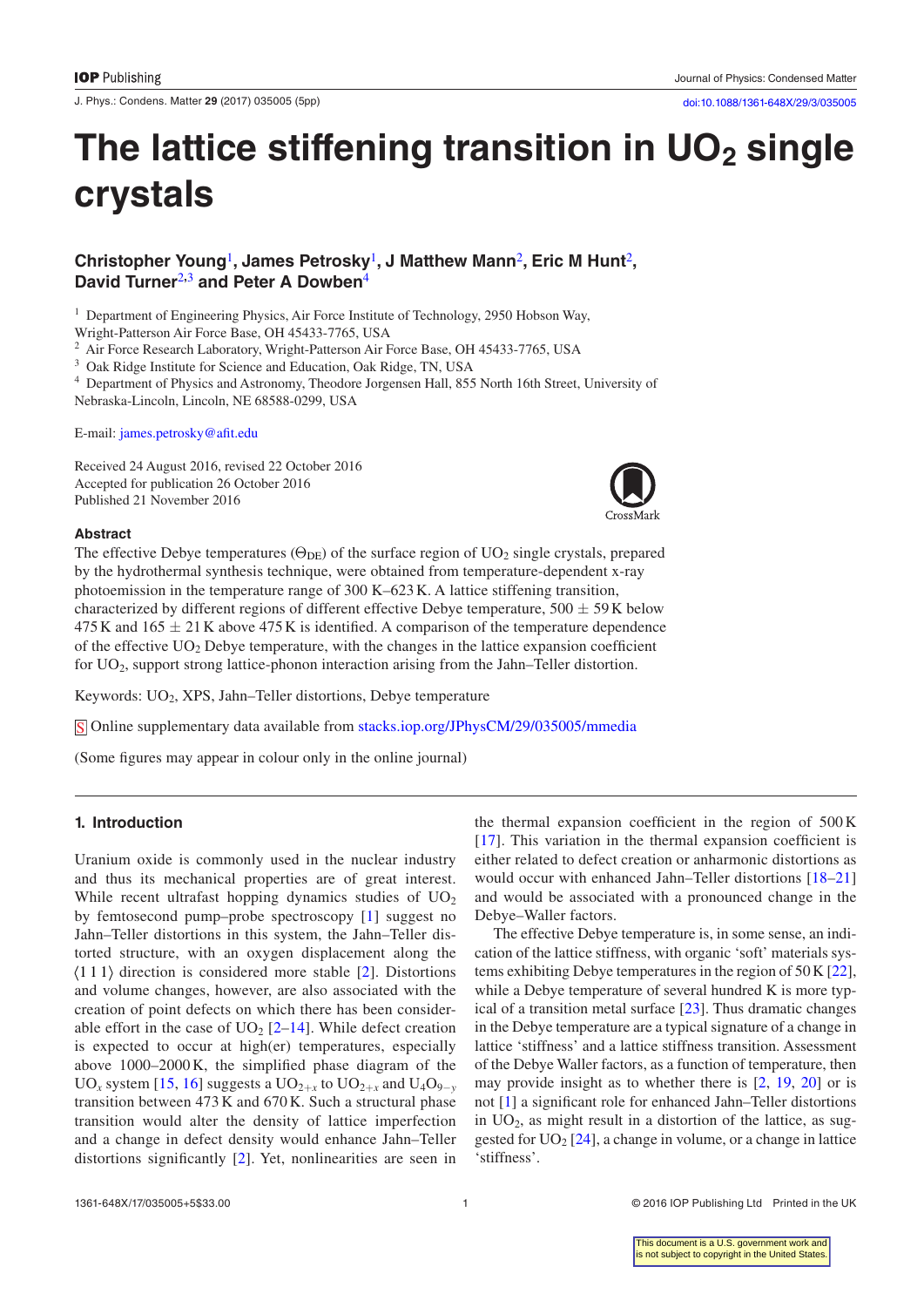#### **2. Material and methods**

#### *2.1. Synthesis of materials*

The  $UO<sub>2</sub>$  crystals were prepared by hydrothermal synthesis. This employed an aqueous growth reaction nutrient solution of high-purity (99.998%  $UO<sub>2</sub>$ , International Bioanalytical Laboratories, Lot# B206093), depleted uranium dioxide powder and a 6 M cesium fluoride mineralizer (99.9% CsF, Alfa Aesar, Lot #S25A038) to aid solubility. The reaction was contained in a sealed silver ampule (99.95% Ag, Refining Systems, Inc.) which was held at growth conditions in an autoclave for 45 days at a pressure of 20 kpsi. The growth and dissolution regions of the autoclave were maintained at 600 °C and 650 °C, respectively, which provided a temperature gradient of 50 °C between the growth and dissolution zones. The resulting crystal was highly faceted with macroscopically smooth faces and measured approximately  $2 \times 3 \times 2$  mm.

#### *2.2. Physical characterization*

Single crystal x-ray diffraction (XRD) measurements yield a lattice constant of  $5.4703 \pm 0.0006$  Å for crystals produced under these growth conditions indicating a stoichiometry of  $UO_{2,003}$  [[15,](#page-5-3) [25\]](#page-5-13). X-ray fluorescence (XRF) analysis indicated the crystal was of high purity (see supplementary materials [\(stacks.iop.org/JPhysCM/29/035005/mmedia\)](http://stacks.iop.org/JPhysCM/29/035005/mmedia)).

The sample was placed under high vacuum  $(10^{-9} \text{ Torr})$ and annealed and sputtered with  $1 \text{kV} \text{Ar}^+$  ions. The sample was subsequently annealed *in vacuo* at 623K for 12h. X-ray photoemission spectroscopy (XPS) confirmed the adventitious carbon intensity was less than 3% of the U  $4f_{7/2}$  peak. The photoemission experiments utilized a VG Scienta R3000 electron analyzer and a Specs XR50 x-ray source, providing Mg K*α* radiation at 1253.6eV. The photoelectrons were collected normal to the sample surface, in the analyzer geometry used here, while the x-ray source was offset from the normal at a fixed 45° angle. The spectral intensity was computed from the average of 5 measurements, using a pass energy of 100eV and a constant x-ray power output, and then repeated at 14 different temperatures. To ensure a more accurate assessment of temperature, spectra were taken as the temperature was increased, and the sample allowed to stabilize at the measurement temperature for an hour. The x-ray source and the analyzer are held in a constant flux and constant detection mode. For a well characterized electron energy analyzer, like that used here, this means that any change in count rate is the result of a change in the photoelectron generation rate. Since the measurements are done for increasing temperature, not decreasing temperature, mechanical fluctuations are minimized, and the sample geometry is fixed. Were there some time dependent variation in detector efficiency, then reproducibility would be absent from experiment to experiment. This is clearly not the case.

#### **3. The effective Debye temperature**

The U 4f spectra, shown in figure [1](#page-3-0), are very temperature dependent. The measured photoemission binding energies

<span id="page-3-0"></span>

**Figure 1.** The XPS core level spectra in the region of the U 4*f*, with the typical *E<sup>−1/2</sup>* background subtracted. Data for three temperatures are shown, indicating a sharp decline of U 4*f* core level photoemission intensity with increasing temperature. The characteristic satellite peaks of  $UO<sub>2</sub>$  are clearly visible.

(denoted as  $E_F - E$ ), U  $4f_{7/2}$  at 380.1  $\pm$  0.1 eV and U  $4f_{5/2}$  at  $390.9 \pm 0.1$  eV are consistent with the binding energies of U  $4f_{7/2}$  at 380.8  $\pm$  0.2 eV and U  $4f_{5/2}$  at 391.7  $\pm$  0.2 eV [[26\]](#page-5-14) and U 4*f*7/2 at 380.0eV and U 4*f*5/2 at 390.8eV [\[27](#page-5-15)] reported previously. The prior work [[26,](#page-5-14) [27](#page-5-15)] exhibits the same 4*f* 'shake-up' peaks or satellite features, located ≈7eV higher binding energy, seen here (figure [1](#page-3-0)) at  $386.7 \pm 0.1$  eV and 397.4  $\pm$  0.1 eV, a characteristic feature of UO<sub>2</sub> 4f photoemission spectra. The 10.8eV value of the spin–orbit coupling is in excellent agreement to that of  $[27]$  $[27]$  and within the experimental uncertainty of [\[26](#page-5-14)].

While the true surface Debye temperature, containing the in-plane and anharmonic motions, is difficult to measure in most surface spectroscopies [[23\]](#page-5-9), the effective surface Debye temperature can be readily obtained using low-energy electron diffraction (LEED), x-ray photoelectron spectroscopy, electron energy loss spectroscopy (EELS), inverse photoemission spectroscopy (IPES), and other surface sensitive techniques [\[22](#page-5-8), [23](#page-5-9), [28](#page-5-16)–[37\]](#page-6-1). Since the intensity of an emitted or scattered electron beam exponentially decays, with increasing temperature, due to increases in the thermal vibration, we can calculate the surface Debye temperature  $\Theta_{\text{DE}}$  with careful analysis of the intensity change as a function of temperature [[23,](#page-5-9) [28,](#page-5-16) [29](#page-5-17), [35](#page-6-2)–[37](#page-6-1)]:

$$
I = I_0 e^{-2W} \text{ where } 2W = \frac{3\hbar^2 (\Delta k)^2}{2m k_B (\Theta_{DE})^2} T
$$
 (1)

<span id="page-3-1"></span>where *W* is the Debye–Waller factor, *T* is the temperature of the sample (in Kelvin),  $\hbar \Delta k$  is electron momentum transfer, *m* is the mass of the scattering center (<sup>238</sup>U atom),  $k_B$  is Boltzman's constant, *T* is the absolute temperature, and  $\Theta_{\text{DE}}$ is the effective surface Debye temperature. The Debye–Waller factor has been computed from the slope of the natural logarithmic ratio of the core-level photoemission intensities, as a function of temperature, as seen in figure [2,](#page-4-0) using the kinetic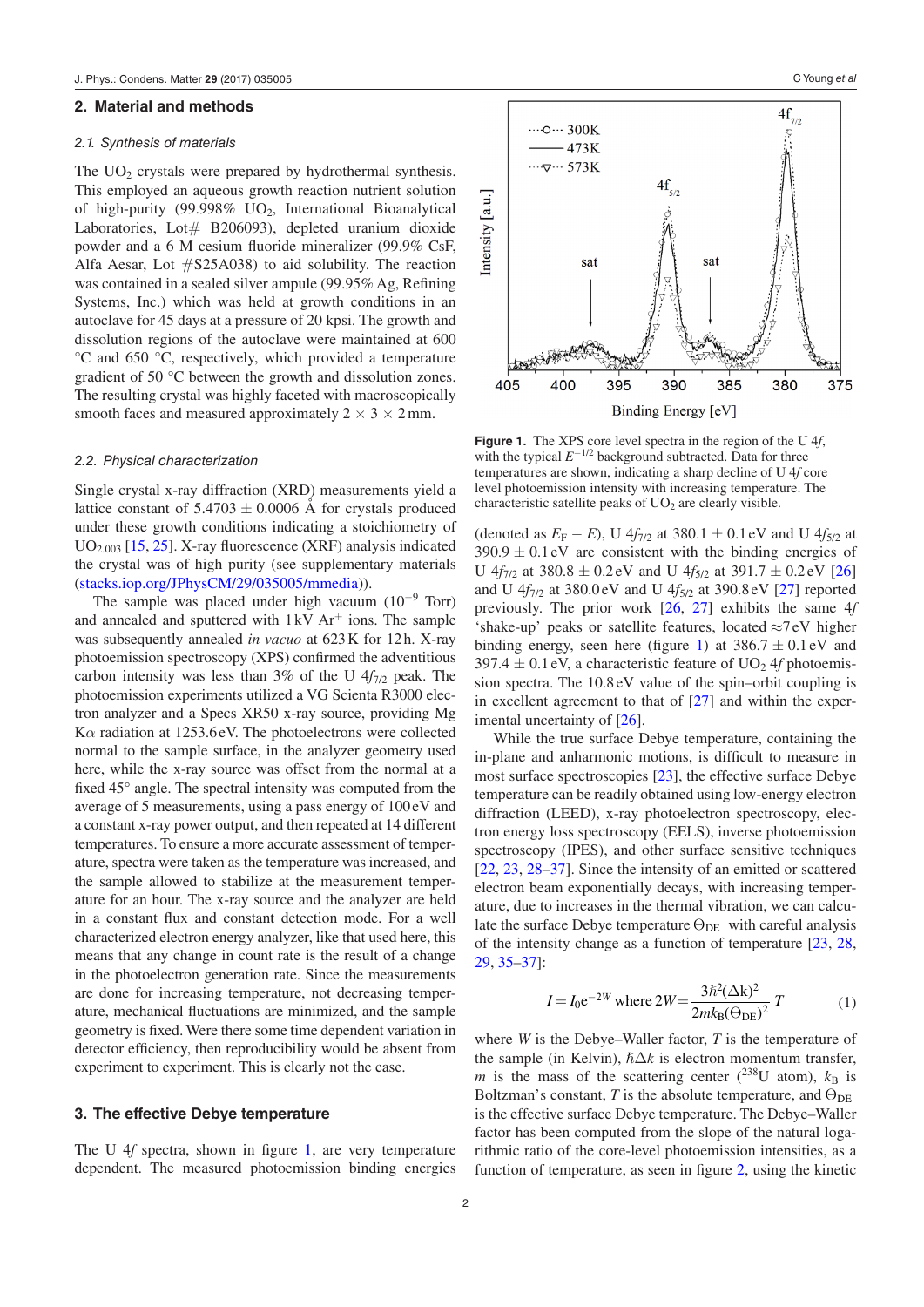<span id="page-4-0"></span>

**Figure 2.** The natural logarithmic ratio of U  $4f_{7/2}$  (kinetic energy 870eV) photoemission intensities compared to the linear expansion coefficient,  $\alpha$ , for UO<sub>2</sub> as adapted from [\[17](#page-5-5)]. The XPS data shows two distinct regions of linearity; 300–450 K ( $\Theta_{\text{DE}} = 500 \pm 59$  K) and 470–600 K ( $\Theta_{DE} = 165 \pm 21$  K). The abrupt change, between 476K and 486K, suggests the lattice stiffening transition and is in good agreement with the change in *α* observed at ~490K. The horizontal arrows indicate the appropriate vertical axis scale.

energy of the photoemission features to estimate  $\hbar \Delta k$  [[23,](#page-5-9) [35](#page-6-2)–[38\]](#page-6-3). Because the temperature dependence of the various U core level were used, the effective Debye temperature measured in this manner is strongly weighted for U, and defined as the scattering center in equation  $(1)$  $(1)$ , as has been done in other compound systems [\[30](#page-6-4), [38\]](#page-6-3). While the effective Debye temperature of equation ([1\)](#page-3-1) does not generally include anharmonic contributions [\[23](#page-5-9), [28,](#page-5-16) [29,](#page-5-17) [35,](#page-6-2) [37](#page-6-1), [38](#page-6-3)], it is a characteristic signature of motion along the surface normal in the region of the surface because of the very short photoelectron mean free path.

As seen in figure [2,](#page-4-0) the data shows two distinct regions of linearity for the decrease in the uranium core level photoemission intensities; 300–450K and 470–600K. The intersection of the linear fit lines (figure [2](#page-4-0)) marks the threshold temperature at which the measured effective Debye temperature undergoes an abrupt change, roughly between 476K and 486K based on the U  $4f_{7/2}$  peak. The slope of the fitting, above and below the threshold temperature, equates to a transition from a high effective Debye temperature  $\Theta_{\text{DE}}$  to a low effective Debye temperature, i.e. from  $500 \pm 59$  K below 475 K to  $165 \pm 21$  K above 475 K. These values are in rough agreement with previous bulk crystal estimates, with the higher value of  $500 \pm 59$ K for the Debye temperature corresponding to a value of  $~616K$  [[20\]](#page-5-11). This is also supported by a measured 523 ± 33K obtained by using the higher kinetic energy U 5*f* shell. The lower value Debye temperature of  $165 \pm 21$  K, seen above 475K, corresponding to 182K reported in [\[21](#page-5-7)]. While the effective Debye temperature extracted from XPS measurements are expected to be largely from the surface region, this depends on the photoelectron mean free path to some extent [\[37](#page-6-1)]. It is not uncommon for surface and bulk Debye temperatures to differ based on the lower coordination of the surface

<span id="page-4-1"></span>

**Figure 3.** The natural logarithmic ratio of normalized intensities for the uranium 4*f* and 4*d* core level photoemission peaks as a function of temperature. The data is obtained for samples not annealed after cold sputter cleaning of the surface. The higher U 4*f* photo-electron energies (870 and 859 eV) indicate a lower effective Debye temperature than the U 4*d* peaks (512 and 468 eV). In both cases, the change in effective Debye temperature is marked by a sharp change in the rate of the decrease in intensity, with increasing temperature, near 480–490K.

atom bonding at the surface versus the bulk [\[23](#page-5-9), [28,](#page-5-16) [29,](#page-5-17) [32,](#page-6-5) [33](#page-6-6), [35](#page-6-2), [38\]](#page-6-3). The expectation, based on very simple models [\[28](#page-5-16), [29](#page-5-17), [33](#page-6-6)], is that the effective surface Debye temperature is 2/3 the bulk Debye temperature, but this difference, between the surface and the bulk varies considerably. In spite of these complexities, the stark transition between two regions of constant effective Debye temperature is unexpected and suggests some sort of lattice stiffening transition.

#### **4. Persistent Jahn–Teller distortions**

Other lattice stiffening transitions, corresponding to a significant change Debye temperature  $\Theta_{DE}$ , are known. These have been attributed to dynamic Jahn–Teller distortions associated with orbital rehybridization and a nonmetal to metal transition [\[18](#page-5-6), [19](#page-5-10)], dipole–dipole coupling in a polymer ferroelectric [\[39](#page-6-7)], and an order–disorder transition [[36,](#page-6-8) [37](#page-6-1)]. The regions of constant  $\Theta_{\text{DE}}$  intersect near the point at which the lattice expansion coefficient shows a marked change for  $UO<sub>2</sub>$  [\[17](#page-5-5)], within the margin of experimental error. This is more akin to the dynamic Jahn–Teller distortion driven lattice stiffening transition in the cubic perovskites [\[18](#page-5-6), [19](#page-5-10)] than an orderto-disorder transition that might be associated with a sudden and abrupt change in defect density.

A comparison of the effective Debye temperature transition, derived from the XPS data, with the phase diagram [\[15](#page-5-3), [16](#page-5-4)] suggests that the  $(UO_{2+x} + U_4O_{9-y})$  phase presents a stiffer surface lattice than the  $(UO_{2+x})$  phase. The  $U_4O_9$ mixed-oxide structure is associated with charge-compensation of the addition of oxygen to the  $UO<sub>2</sub>$  fluorite structure.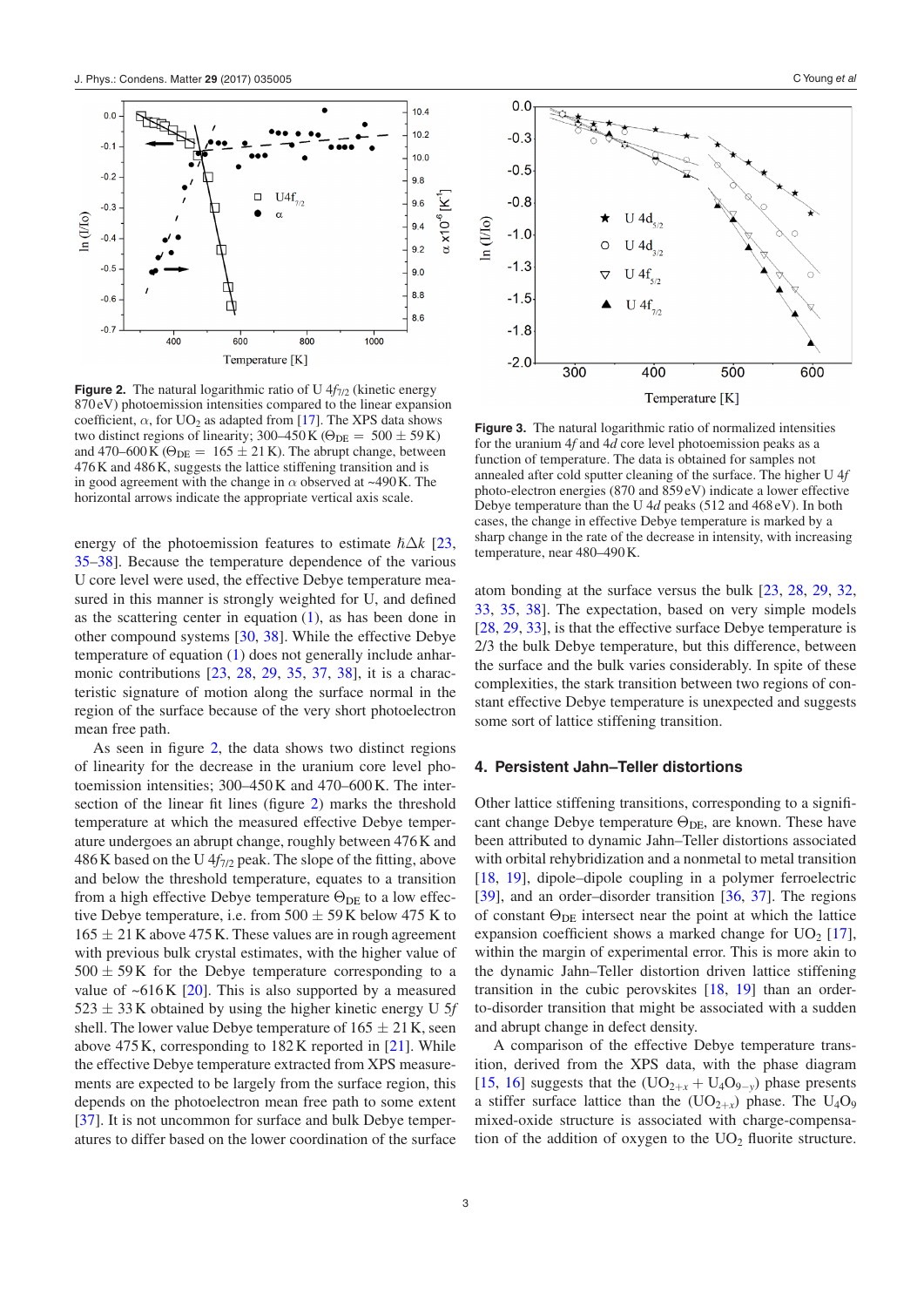Oxygen defects are added to the fluorite structure of  $UO<sub>2</sub>$ until the mixed-oxide structure forms. This  $U_4O_{9-y}$  structure is essentially the oxygen-defected  $UO_{2+r}$  fluorite structure. It is somewhat surprising that this would be the stiffer analysis, given the expectation of a high defect density.

We have studied less annealed samples, still rich in defects from  $Ar^+$  sputtering, the results of which are summarized in figure [3.](#page-4-1) In contrast to the effective Debye temperature of  $500 \pm 59$ K below  $475$ K for the well annealed sample, the defect rich  $UO<sub>2</sub>$  surface displays a lower effective Debye temperature of  $230 \pm 44$  K based on the temperature dependence of the U 4*f*<sub>7/2</sub> core level feature, in x-ray photoemission. Similar effective Debye temperature values of  $285 \pm 30$  K were obtained from the U 4*d* core level. The kinetic energy of the photoelectrons from the U 4*f* levels is large, approximately 859 eV and 870eV, so should be more representative of the bulk  $[38]$  $[38]$ , so the defects, introduced by  $Ar^+$  bombardment, must persist well into the bulk, i.e. deeper into a selvedge region below the surface. For the 'softer' high temperature phase, above 475–500K, the measured effective Debye temperature decreases from  $165 \pm 21$  K (for the well annealed sample) to  $128 \pm 15$  K and  $138 \pm 15$  K, as obtained from the U 4*f* and U 4*d* levels respectively. But, as seen in figure [3,](#page-4-1) all data sets indicate a stiffening of the lattice, apparent from the change in the effective Debye temperature, in the vicinity of 475K, consistent with the change in Debye temperature measured on the well annealed and less defective  $UO<sub>2</sub>$  surface (figure [2](#page-4-0)).

#### **5. Conclusions**

The correlation of changing Debye–Waller factors and discontinuity in the thermal expansion coefficient, as seen in figure [2,](#page-4-0) points to a significant role of Jahn–Teller distortions, as suggested in [\[2](#page-5-1)]. Whether these Jahn–Teller distortion amplitudes are due to defects, as suggested by the phase diagram, or 5*f* rehybridization, cannot be determined from this data. We find that defect density does have a profound effect on the effective Debye temperature, but does not suppress the lattice stiffening transition seen between 470 and 510K in  $UO<sub>2</sub>$ .

#### **Acknowledgments**

This work was supported by the Defense Threat Reduction Agency (Grant No. HDTRA1-14-1-0041) and the Nebraska Materials Research Science and Engineering Center (NSF-DMR-1420645). The views expressed in this article are those of the authors and do not reflect the official policy or position of the United States Air Force, Department of Defense, or the US Government.

- <span id="page-5-0"></span>[1] An Y Q, Taylor A J, Conradson S D, Trugman S A, Durakiewicz T and Rodriguez G 2011 *Phys. Rev. Lett.* **[106](http://dx.doi.org/10.1103/PhysRevLett.106.207402)** [207402](http://dx.doi.org/10.1103/PhysRevLett.106.207402)
- <span id="page-5-1"></span>[2] Dorado B, Jomard G, Freyss M and Bertolus M 2010 *Phys. Rev.* B **[82](http://dx.doi.org/10.1103/PhysRevB.82.035114)** [035114](http://dx.doi.org/10.1103/PhysRevB.82.035114)
- [3] Nerikar P, Watanabe T, Tulenko J S, Phillpot S R and Sinnott S B 2009 *J. Nucl. Mater.* **[384](http://dx.doi.org/10.1016/j.jnucmat.2008.10.003)** [61](http://dx.doi.org/10.1016/j.jnucmat.2008.10.003)–[9](http://dx.doi.org/10.1016/j.jnucmat.2008.10.003)
- [4] Gupta F, Brillant G and Pasturel A 2007 *Phil. Mag.* **[87](http://dx.doi.org/10.1080/14786430701235814)** [2561](http://dx.doi.org/10.1080/14786430701235814)–[9](http://dx.doi.org/10.1080/14786430701235814)
- [5] Iwasawa M, Chen Y, Kaneta Y, Ohnuma T, Geng H Y and Kinoshita M 2006 *Mater. Trans.* **[47](http://dx.doi.org/10.2320/matertrans.47.2651)** [2651](http://dx.doi.org/10.2320/matertrans.47.2651)–[7](http://dx.doi.org/10.2320/matertrans.47.2651)
- [6] Matzke H 1990 *J. Chem. Soc. Faraday Trans.* **[86](http://dx.doi.org/10.1039/ft9908601243)** [1243](http://dx.doi.org/10.1039/ft9908601243)–[56](http://dx.doi.org/10.1039/ft9908601243)
- [7] Chasanov M G, Leibowitz L and Gablenick S D 19734 *J. Nucl. Mater.* **[49](http://dx.doi.org/10.1016/0022-3115(73)90002-0)** [129](http://dx.doi.org/10.1016/0022-3115(73)90002-0)
- [8] Szwarc R 1969 *J. Phys. Chem. Solids* **[30](http://dx.doi.org/10.1016/0022-3697(69)90024-9)** [705](http://dx.doi.org/10.1016/0022-3697(69)90024-9)
- 
- [9] Kerrisk J F and Clifton D G 1972 *Nucl. Technol.* **[16](http://dx.doi.org/10.13182/NT72-6)** [531](http://dx.doi.org/10.13182/NT72-6)
- [10] Hein R A, Sjodahl L H and Szwarc R J 1968 *J. Nucl. Mater.* **[25](http://dx.doi.org/10.1016/0022-3115(68)90146-3)** [99](http://dx.doi.org/10.1016/0022-3115(68)90146-3)
- [11] Browning P 1981 *J. Nucl. Mater.* **[98](http://dx.doi.org/10.1016/0022-3115(81)90161-6)** [345](http://dx.doi.org/10.1016/0022-3115(81)90161-6)–[56](http://dx.doi.org/10.1016/0022-3115(81)90161-6)
- [12] Harding J H, Masri P and Stoneham A M 1980 *Theoretical Physics Report* TP827 AERE
- [13] Hyland G J and Ralph J 1983 *High Temp. High Press.* **15** 179–90
- <span id="page-5-2"></span>[14] Ronchi C and Hyland G J 1994 *J. Alloys Compd.* **[213/4](http://dx.doi.org/10.1016/0925-8388(94)90897-4)** [159](http://dx.doi.org/10.1016/0925-8388(94)90897-4)–[68](http://dx.doi.org/10.1016/0925-8388(94)90897-4)
- <span id="page-5-3"></span>[15] Lynds L, Young W, Mohl J and Libowitz G 1963 *Nonstoichiometric Compounds* (Washington, DC: American Chemical Society) pp 58–65
- <span id="page-5-4"></span>[16] Kim D J, Kim J H, Kim K S, Yang J H, Kim S K and Koo Y H 2015 *J. Nucl. Sci. Technol.* **[5](http://dx.doi.org/10.4236/wjnst.2015.52009)** [102](http://dx.doi.org/10.4236/wjnst.2015.52009)–[6](http://dx.doi.org/10.4236/wjnst.2015.52009)
- <span id="page-5-5"></span>[17] Ruello P, Desgranges L, Baldinozzi G, Calvarin G, Hansen T, Petot-Ervas G and Petot C 2005 *J. Phys. Chem. Solids* **[66](http://dx.doi.org/10.1016/j.jpcs.2004.10.009)** [823](http://dx.doi.org/10.1016/j.jpcs.2004.10.009)–[31](http://dx.doi.org/10.1016/j.jpcs.2004.10.009)
- <span id="page-5-6"></span>[18] Dai P, Zhang J, Mook H A, Foong F, Liou S H, Dowben P A and Plummer E W 1996 Solid State Commun. [100](http://dx.doi.org/10.1016/S0038-1098(96)00536-4) [865](http://dx.doi.org/10.1016/S0038-1098(96)00536-4)-
- <span id="page-5-10"></span>[19] Dai P, Zhang J, Mook H A, Liou S H, Dowben P A and Plummer E W 1996 *Phys. Rev.* B **[54](http://dx.doi.org/10.1103/PhysRevB.54.R3694)** [R3694](http://dx.doi.org/10.1103/PhysRevB.54.R3694)–[7](http://dx.doi.org/10.1103/PhysRevB.54.R3694)
- <span id="page-5-11"></span>[20] Dolling G, Cowley R A and Woods A D B 1965 *Can. J. Phys.* **[43](http://dx.doi.org/10.1139/p65-135)** [1397](http://dx.doi.org/10.1139/p65-135)
- <span id="page-5-7"></span>[21] IAEA 1965 *Thermodynamic and Transport Properties of Uranium Dioxide and Related Phases, Report No* 39 (Vienna: IAEA)
- <span id="page-5-8"></span>[22] Borca C N, Choi J, Adenwalla S, Ducharme S, Dowben P A, Robertson L, Fridkin V M, Palto S P and Petukhova N 1999 *Appl. Phys. Lett.* **[74](http://dx.doi.org/10.1063/1.123067)** [347](http://dx.doi.org/10.1063/1.123067)–[9](http://dx.doi.org/10.1063/1.123067)
- <span id="page-5-9"></span>[23] Waldfried C, McIlroy D N, Zhang J, Dowben P A, Katrich G A and Plummer E W 1996 *Surf. Sci.* **[363](http://dx.doi.org/10.1016/0039-6028(96)00151-3)** [296](http://dx.doi.org/10.1016/0039-6028(96)00151-3)–[302](http://dx.doi.org/10.1016/0039-6028(96)00151-3)
- <span id="page-5-13"></span><span id="page-5-12"></span>[24] Gofryk K *et al* 2014 *Nat. Commun.* **[5](http://dx.doi.org/10.1038/ncomms5551)** [4551](http://dx.doi.org/10.1038/ncomms5551)
- [25] Leinders G, Cardinels T, Binnemans K and Verwerft M 2015 *J. Nucl. Mater.* **[459](http://dx.doi.org/10.1016/j.jnucmat.2015.01.029)** [135](http://dx.doi.org/10.1016/j.jnucmat.2015.01.029)–[42](http://dx.doi.org/10.1016/j.jnucmat.2015.01.029)
- <span id="page-5-14"></span>[26] Teterin Y A, Kulakov V M, Baev A S, Nevzorov N B, Melnikov I V, Streltsov V A, Masirov L G, Suglobov D N and Zelnekov A G 1981 *Phys. Chem. Miner.* **[7](http://dx.doi.org/10.1007/BF00307259)** [151](http://dx.doi.org/10.1007/BF00307259)–[8](http://dx.doi.org/10.1007/BF00307259)
- <span id="page-5-15"></span>[27] Van den Berghe S, Miserque F, Gouder T, Gaudreau B and Verwerft M 2001 *J. Nucl. Mater.* **[294](http://dx.doi.org/10.1016/S0022-3115(01)00461-5)** [168](http://dx.doi.org/10.1016/S0022-3115(01)00461-5)–[74](http://dx.doi.org/10.1016/S0022-3115(01)00461-5)
- <span id="page-5-16"></span>[28] Van Hove M A, Weinberg W H, Chan C M 1986 *Low-Energy Electron Diffraction: Experiment, Theory, and Surface Structure Determination* vol 6 (New York: Springer) p 134
- <span id="page-5-17"></span>[29] Clarke L J 1985 *Surface Crystallography* (New York: Wiley)